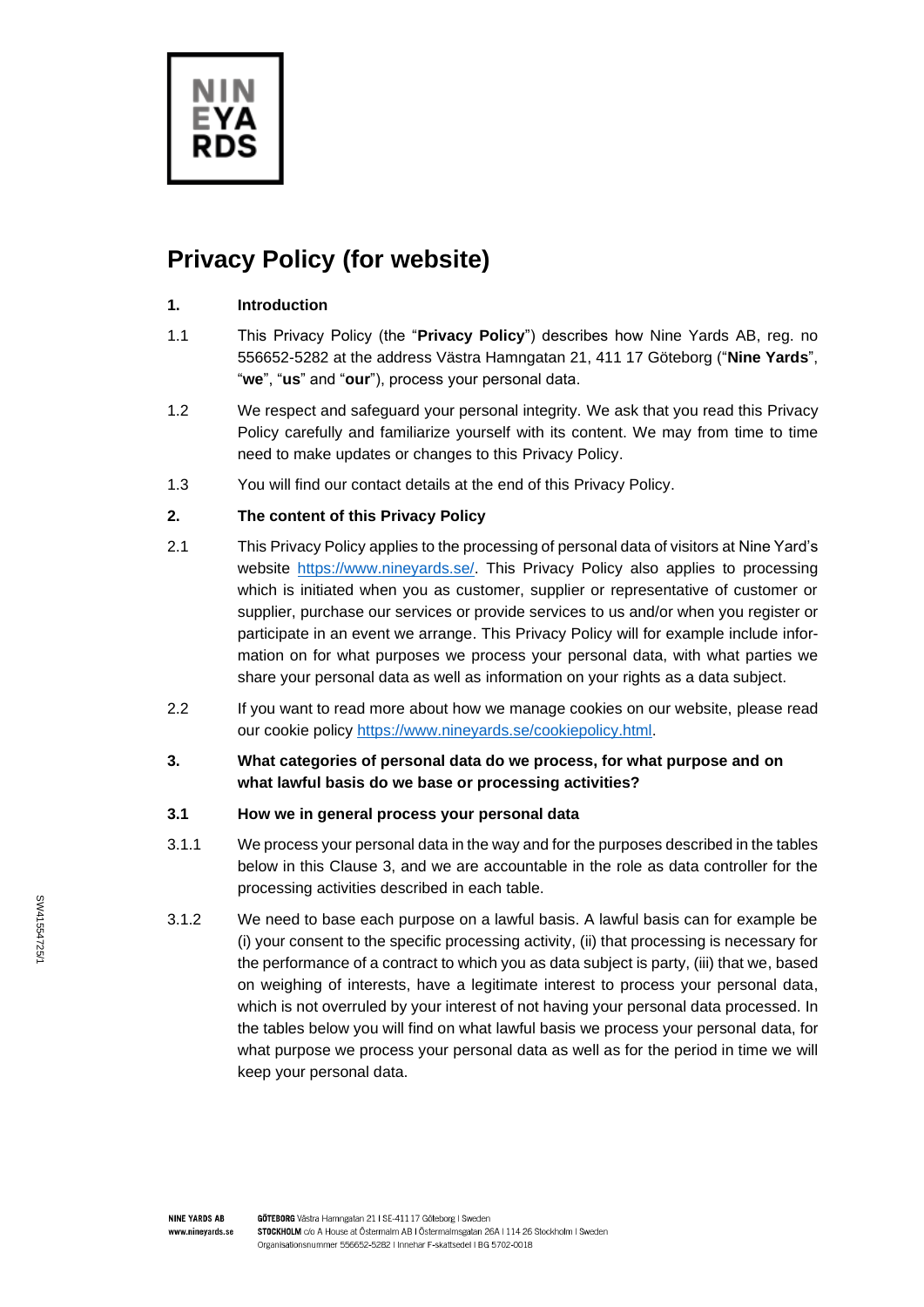| <b>Purpose</b>                                                                                                                                                                                                         | <b>Processing activities</b>                                                                                                                                                                                                                                                                                                                                                                                                                                                                                     | <b>Categories of personal data</b>                                                                                                                                                                                                                                                                                                                                                                   |
|------------------------------------------------------------------------------------------------------------------------------------------------------------------------------------------------------------------------|------------------------------------------------------------------------------------------------------------------------------------------------------------------------------------------------------------------------------------------------------------------------------------------------------------------------------------------------------------------------------------------------------------------------------------------------------------------------------------------------------------------|------------------------------------------------------------------------------------------------------------------------------------------------------------------------------------------------------------------------------------------------------------------------------------------------------------------------------------------------------------------------------------------------------|
| In order to maintain,<br>facilitate and improve<br>the functions and<br>user experience of<br>our website as well as<br>support our work on<br>detecting and coun-<br>teracting flaws,<br>breaches and inci-<br>dents. | In order to fulfil the purpose<br>$\bullet$<br>we use analytic tools of-<br>fered by third parties. The<br>statistics created and ana-<br>lytic activities pursued with<br>support of these services is<br>conducted with use of data<br>in aggregated form and<br>with de-identified or anony-<br>mised data.<br>Collection of statistics and<br>analysis of visitor traffic on<br>our website as well as<br>analysis of other technical<br>information which is gener-<br>ated upon visiting our web-<br>site. | IP-address.<br>$\bullet$<br>Other technical information<br>$\bullet$<br>which is generated upon visit-<br>ing our website, such as what<br>type of device is used, web<br>browser used, history of vis-<br>ited sites including the time<br>entry (information from used<br>web browser, time zone of the<br>place from which you visited<br>our website and other infor-<br>mation on web traffic). |

**Lawful basis**: Weighing of interests, wherein our legitimate interest is to gather information in order to maintain, facilitate and improve the functionality, content and security on our website. Gathering of information through use of cookies or other similar technologies is done on the basis of your consent, except such use which is strictly necessary to the foundational functions of our website. For more information on how we use cookies and other similar technologies, please see our cookie policy [https://www.nineyards.se/cookiepolicy.html.](https://www.nineyards.se/cookiepolicy.html)

**Storage period**: We process and keep information of how visitors interact with our website for a period of maximum six (6) months. In most cases, the collected personal data will be transformed into aggregated data (thus anonymised) at an earlier stage, in connection to us creating statistics.

GÖTEBORG Västra Hamngatan 21 | SE-411 17 Göteborg | Sweden STOCKHOLM c/o A House at Östermalm AB I Östermalmsgatan 26A I 114 26 Stockholm I Sweden Organisationsnummer 556652-5282 | Innehar F-skattsedel | BG 5702-0018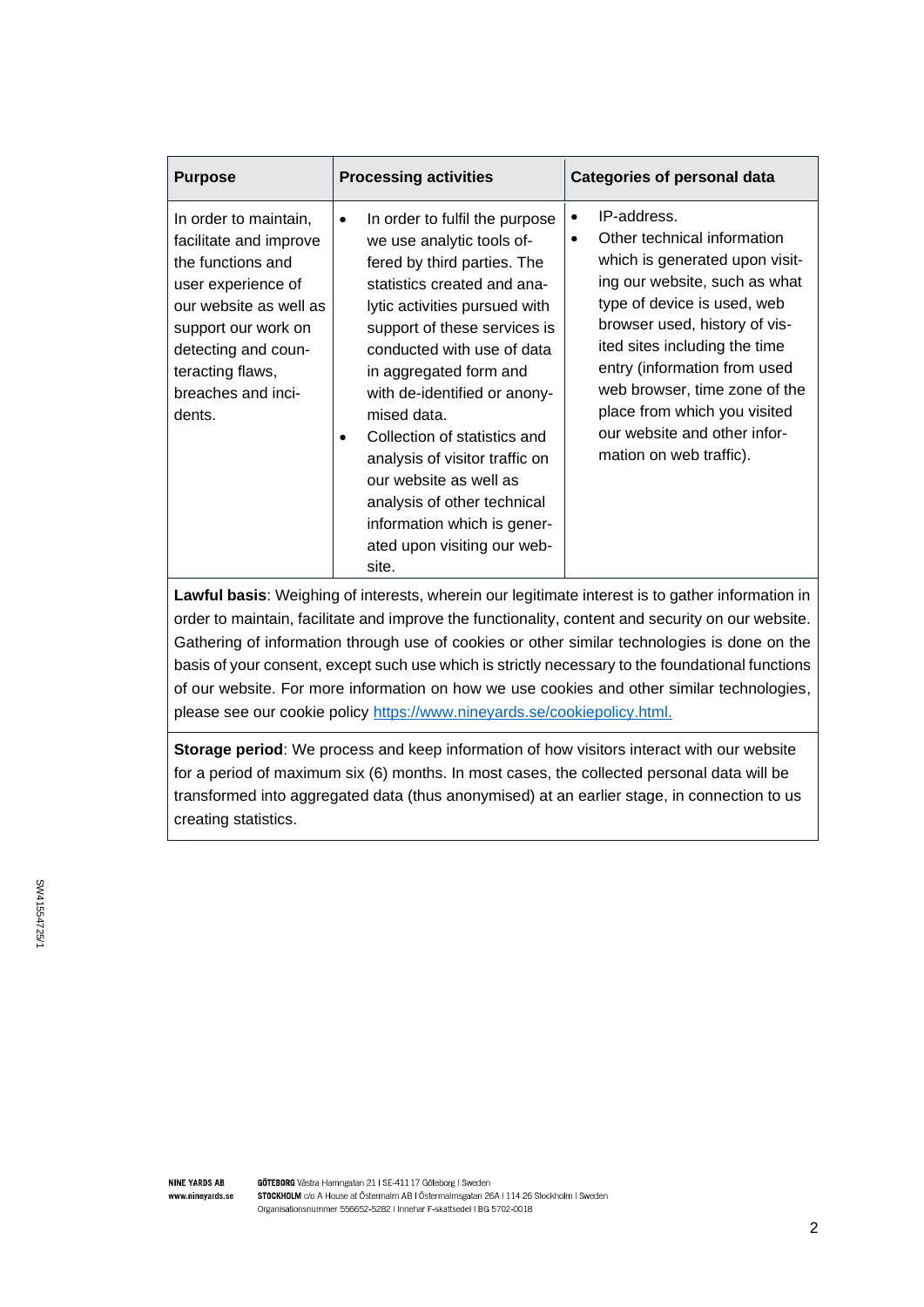| <b>Purpose</b>                                                                           | <b>Processing activities</b>                                                                                              | <b>Categories of personal data</b>                                                                                                                                                                                                                                                                 |
|------------------------------------------------------------------------------------------|---------------------------------------------------------------------------------------------------------------------------|----------------------------------------------------------------------------------------------------------------------------------------------------------------------------------------------------------------------------------------------------------------------------------------------------|
| In order to initiate a<br>business relation with<br>you or the company<br>you represent. | Including for example<br>٠<br>communication via email<br>regarding our business,<br>services and current activ-<br>ities. | First name and surname.<br>Contact details, such as email<br>٠<br>address, phone number, loca-<br>tion and address.<br>Professional title as well as in-<br>$\bullet$<br>formation about the company<br>you represent.<br>Information which you provide<br>٠<br>us when communicating with<br>you. |

**Lawful basis**: Weighing of interests, wherein our legitimate interest is to create a business relation with you or the company you represent.

**Retention period**: We process and keep your personal data for a period of six (6) months from the time of gathering the data. If a business relation is established between Nine Yards and you or the company you represent during the mentioned time period, then your personal data will be processed according to the purpose mentioned below.

| <b>Purpose</b>                                                                                              | <b>Processing activities</b>                                                                                                                                                                                                                                                                                                                                                                   | <b>Categories of personal data</b>                                                                                                                                                                                                                                          |
|-------------------------------------------------------------------------------------------------------------|------------------------------------------------------------------------------------------------------------------------------------------------------------------------------------------------------------------------------------------------------------------------------------------------------------------------------------------------------------------------------------------------|-----------------------------------------------------------------------------------------------------------------------------------------------------------------------------------------------------------------------------------------------------------------------------|
| In order to maintain<br>and develop our busi-<br>ness relation with you<br>or the company you<br>represent. | Contact and communica-<br>٠<br>tion with you in the role as<br>contact person of any of<br>our existing customers,<br>partners, suppliers or busi-<br>ness contacts in general.<br>Administration of and<br>communication regarding<br>our customer-, partner-<br>and supplier contracts as<br>well as communication via<br>email about our business,<br>services and current activ-<br>ities. | First name and surname.<br>Contact details, such as email<br>address, phone number, loca-<br>tion and address.<br>Professional title as well as in-<br>formation about the company<br>you represent.<br>Information which you provide<br>us when communicating with<br>you. |

**Lawful basis**: Weighing of interests, wherein our legitimate interest is to maintain and develop our business relation with you or the company you represent.

**Retention period**: We process and keep your personal data as long as we have a business relation with you or the company you represent, however for a maximum of two (2) years from the time we last were in contact because of our business relation.

**NINE YARDS AB** www.ninevards.se GÖTEBORG Västra Hamngatan 21 | SE-411 17 Göteborg | Sweden STOCKHOLM c/o A House at Östermalm AB I Östermalmsgatan 26A I 114 26 Stockholm I Sweden Organisationsnummer 556652-5282 | Innehar F-skattsedel | BG 5702-0018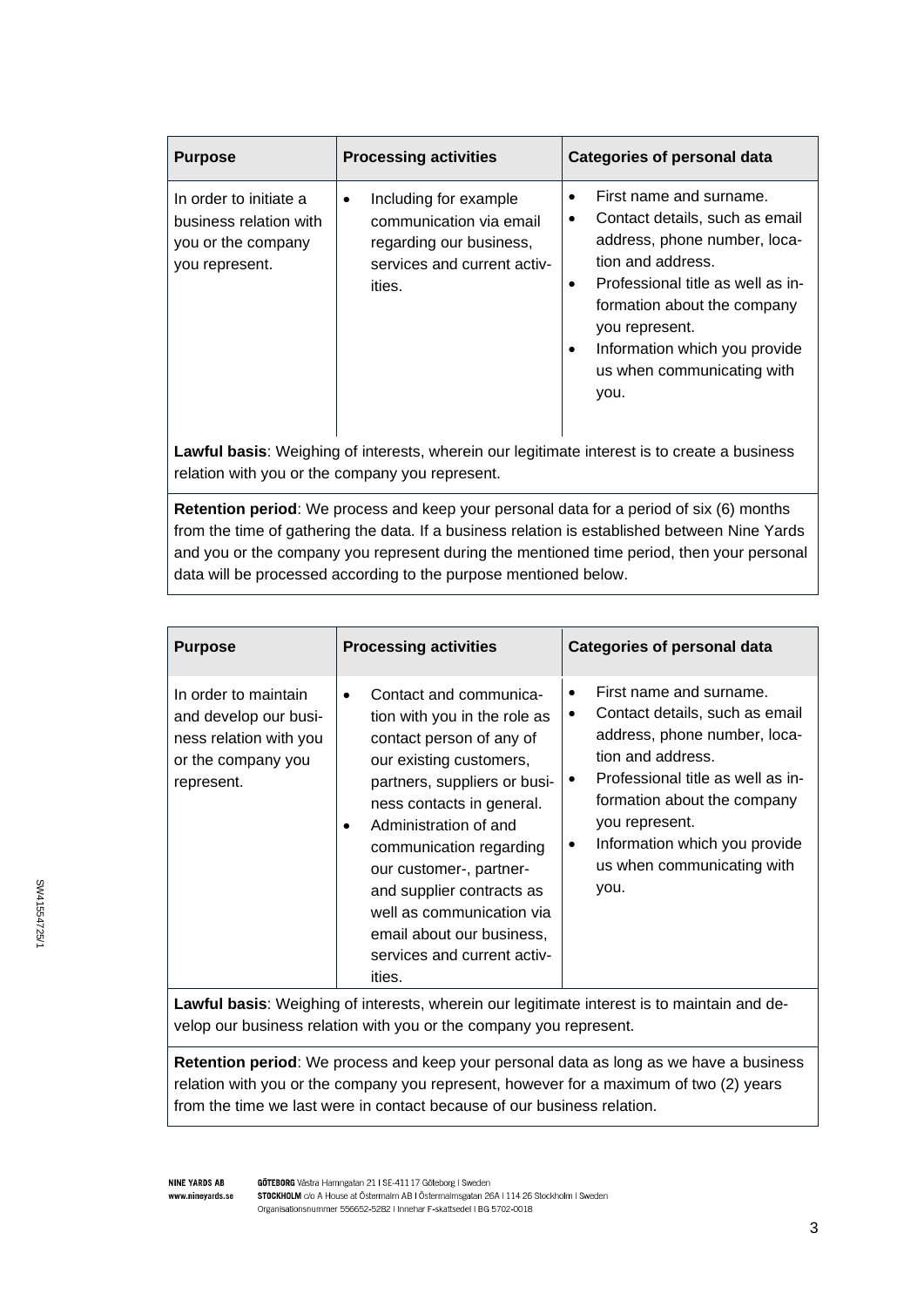We may however be required to keep personal data for a longer period of time for other purposes, for example for establishment, exercise or defence of legal claims. We may also need to keep personal data for a longer period of time in order to comply with legal obligations, such as matters including our bookkeeping obligations according to the bookkeeping legislation.

| <b>Purpose</b>                                                                                                   | <b>Processing activities</b>                                                                                                                                                                                                                                                                                               | <b>Categories of personal data</b>                                                                                                                                                                                                                                                                                                           |
|------------------------------------------------------------------------------------------------------------------|----------------------------------------------------------------------------------------------------------------------------------------------------------------------------------------------------------------------------------------------------------------------------------------------------------------------------|----------------------------------------------------------------------------------------------------------------------------------------------------------------------------------------------------------------------------------------------------------------------------------------------------------------------------------------------|
| In order to enter into<br>or perform contractual<br>terms between us and<br>you or the company<br>you represent. | Administration and com-<br>$\bullet$<br>munication in order to en-<br>ter into or perform a con-<br>tract with you or the com-<br>pany you represent.<br>This includes for example<br>$\bullet$<br>invoicing as well as cus-<br>tomary management, fol-<br>low-up and documentation<br>of contract related ques-<br>tions. | First name and surname.<br>Contact details, such as email<br>address, phone number, loca-<br>tion and address.<br>Professional title as well as in-<br>$\bullet$<br>formation about the company<br>you represent.<br>Information which you provide<br>٠<br>us in contract related matter,<br>such as questions regarding<br>agreed services. |

**Lawful basis**: The processing is necessary in order for us to enter into and perform contracts with you or the company you represent. If you act on behalf of others, for example in the role as representative of a customer, partner or supplier of Nine Yards, then our processing is based on weighing of interests, wherein our legitimate interest is entering and performance of contracts with the company you represent.

**Retention period**: We process and keep your personal data as long as our contract is valid and for a maximum of two (2) years thereafter.

We may however be required to keep personal data for a longer period of time for other purposes, for example for establishment, exercise or defence of legal claims. We may also need to keep personal data for a longer period of time in order to comply with legal obligations, such as matters including our bookkeeping obligations according to the bookkeeping legislation.

| <b>Purpose</b>        | <b>Processing activities</b> | <b>Categories of personal data</b> |
|-----------------------|------------------------------|------------------------------------|
| Direct marketing pur- | Administer and send mail-    | Email address.                     |
| poses.                | ings via email.              | First name and surname.            |

**NINE YARDS AB** GÖTEBORG Västra Hamngatan 21 | SE-411 17 Göteborg | Sweden STOCKHOLM c/o A House at Östermalm AB | Östermalmsgatan 26A | 114 26 Stockholm | Sweden www.ninevards.se Organisationsnummer 556652-5282 | Innehar F-skattsedel | BG 5702-0018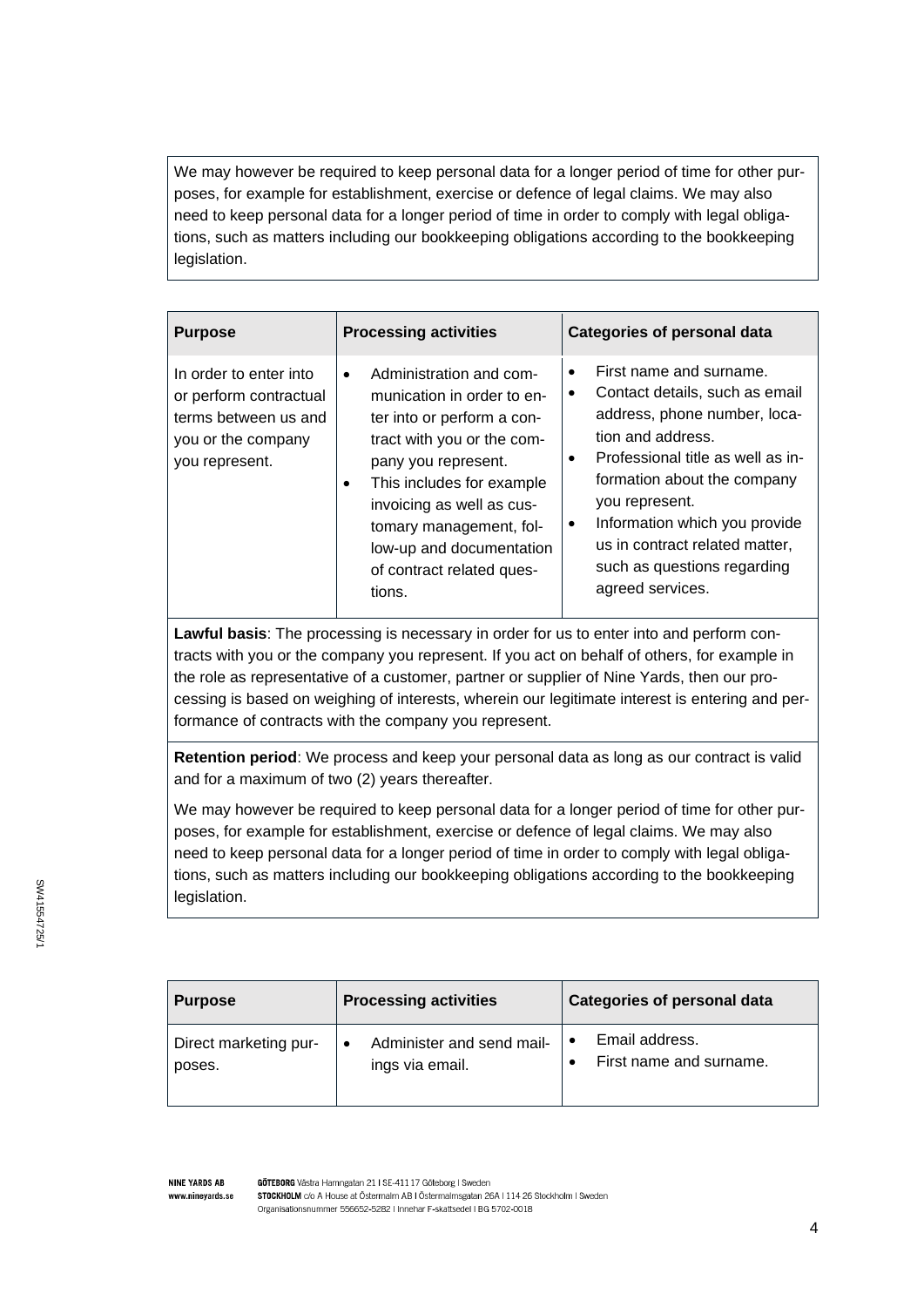**Lawful basis**: We will only send you direct marketing mailings via email if you have subscribed and registered for such mailings and thus consented to receiving them.

**Retention period**: We process and keep your personal data in order to administer and send direct marketing mailings as long as you do not unsubscribe (withdraw your consent) to receiving such mailings. Such unsubscription can be done whenever by using the link for unsubscription which is featured in all our mailings.

| <b>Purpose</b> | <b>Processing activities</b>                                                                                                                                                                                                                                   | <b>Categories of personal data</b>                                                                                                                                                                                                                                                       |
|----------------|----------------------------------------------------------------------------------------------------------------------------------------------------------------------------------------------------------------------------------------------------------------|------------------------------------------------------------------------------------------------------------------------------------------------------------------------------------------------------------------------------------------------------------------------------------------|
| Events.        | Register, administer and<br>٠<br>perform conferences, trav-<br>els, parties or other events<br>organized by us or by/with<br>our partners and/or cus-<br>tomers.<br>Communication concern-<br>$\bullet$<br>ing questions and infor-<br>mation about the event. | Email address.<br>$\bullet$<br>Telephone number.<br>First name and surname.<br>Passport details (for events<br>outside of Sweden).<br>Photos and videos.<br>$\bullet$<br>Health information, food aller-<br>$\bullet$<br>gies and other dietary prefer-<br>ences.<br>Travel information. |

#### **Lawful basis**:

#### *Legitimate Interest:*

We will only process your personal data to organize and carry out events that you have registered to either through us, our partners or customers. The processing is based on our legitimate interest in carrying out the event with you as a participant in accordance with your states preferences and needs.

#### *Consent:*

We only use photos and videos of you to the extent that you have agreed to such processing in a separate consent form.

We only process your health information to the extent you provide us with such information in separate consent form to be able to ensure that you get the right diet during the event and to arrange the assistance or other needs that you may need during the event.

#### *Legal obligation:*

Laws and regulations may require us to process and disclose your personal data, such as rules regarding security, bookkeeping, immigration and customs control depending on the type of event you are attending and the destination. We will only disclose your personal data if we are legally required to, or if you have approved it.

SW41554725/1

SW41554725/

GÖTEBORG Västra Hamngatan 21 | SE-411 17 Göteborg | Sweden STOCKHOLM C/o A House at Östermalm AB | Östermalmsgatan 26A | 114 26 Stockholm | Sweden Organisationsnummer 556652-5282 | Innehar F-skattsedel | BG 5702-0018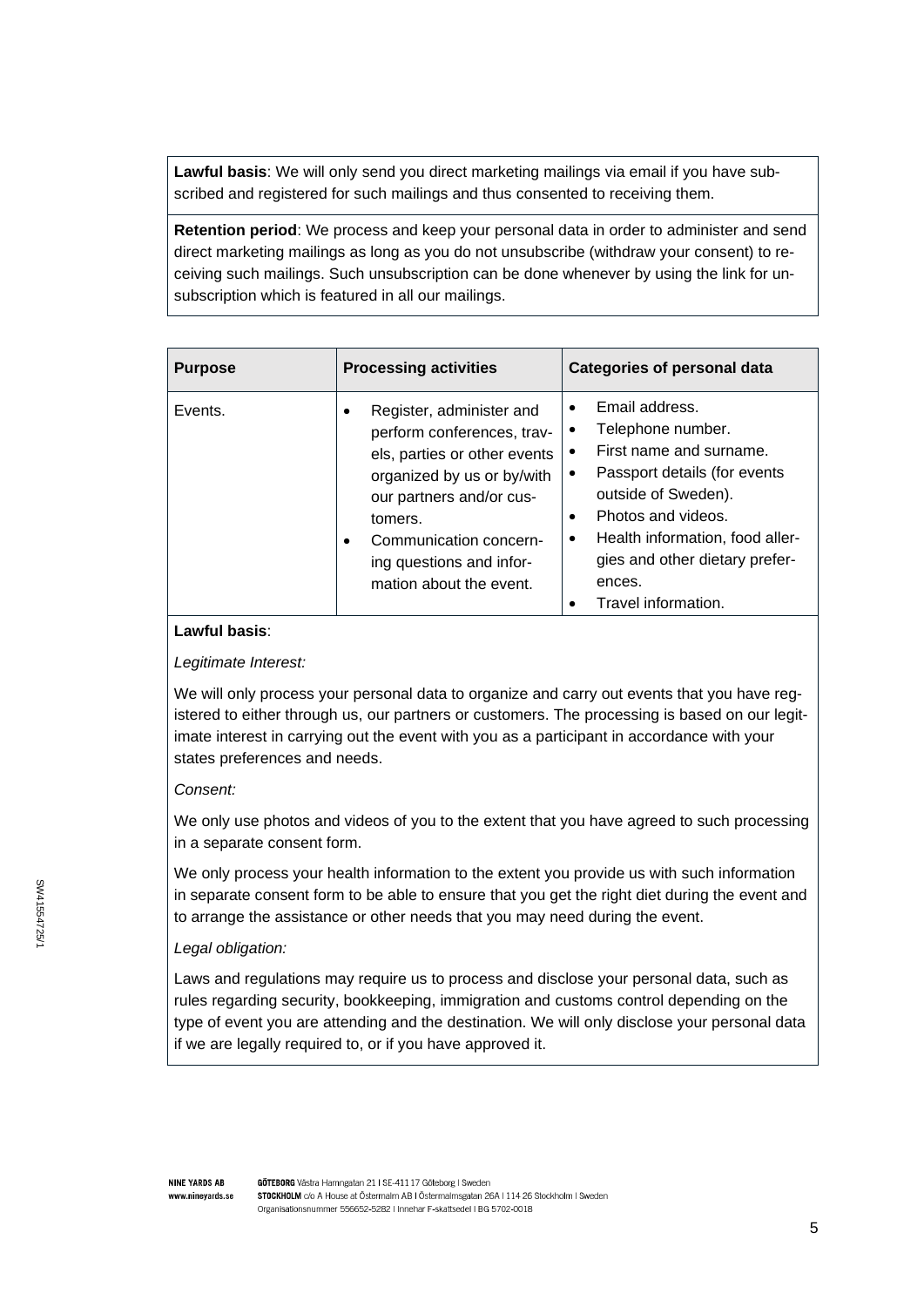**Retention period**: Your health information and dietary information will be deleted as soon as the event has taken place. For the other personal data, the personal data will be stored for up to three (3) months after the event.

We may however be required to keep personal data for a longer period of time for other purposes, for example for establishment, exercise or defence of legal claims. We may also need to keep personal data for a longer period of time in order to comply with legal obligations, such as rules regarding security, bookkeeping, immigration and customers control depending on the type of event you are attending and the destination.

### **3.2 To comply with our legal obligations or to exercise legal claims**

- 3.2.1 We may process your personal data in order to comply with legal obligations according to legislation which is applicable to our operations and organisation, or to comply with a decision by public authority or court which requires us to keep and process your personal data.
- 3.2.2 We may also process your personal data because you or the company you represent, ourselves or affected third party shall be able to establish, exercise or defend a legal claim, for example upon forthcoming or ongoing dispute.

#### **4. From where do we collect your personal data?**

We process personal data which are collected directly from you, our partners, our customers, from the company you represent, as well as personal data which are collected via use of cookies.

### **5. What happens if you do not want to share your personal data with us?**

It is possible that the functionality of our website becomes limited and does not work as you may expect if you choose to not accept cookies.

#### **6. How we share your personal data**

Access to your personal data is limited to parties which needs access in order to fulfil the purposes described under Clause 3 above. We will share your personal data with the following parties in order to fulfil the stipulated purposes under Clause 3 above:

- **(a) Suppliers of IT-services and analytic tools for our website.** We use third party suppliers in order to manage parts of our business. We may share personal data with these suppliers in connection to them providing services to us. Whenever using suppliers, we establish data processor agreements as well as take other adequate measures in order to make sure that your personal data is processed in a way that conforms with this Privacy Policy.
- **(b) Companies within our group of companies.** We may share your personal data with companies within our group of companies. If we share your personal data with companies within our group, we will make sure that your personal data is processed in a way that conforms to this Privacy Policy.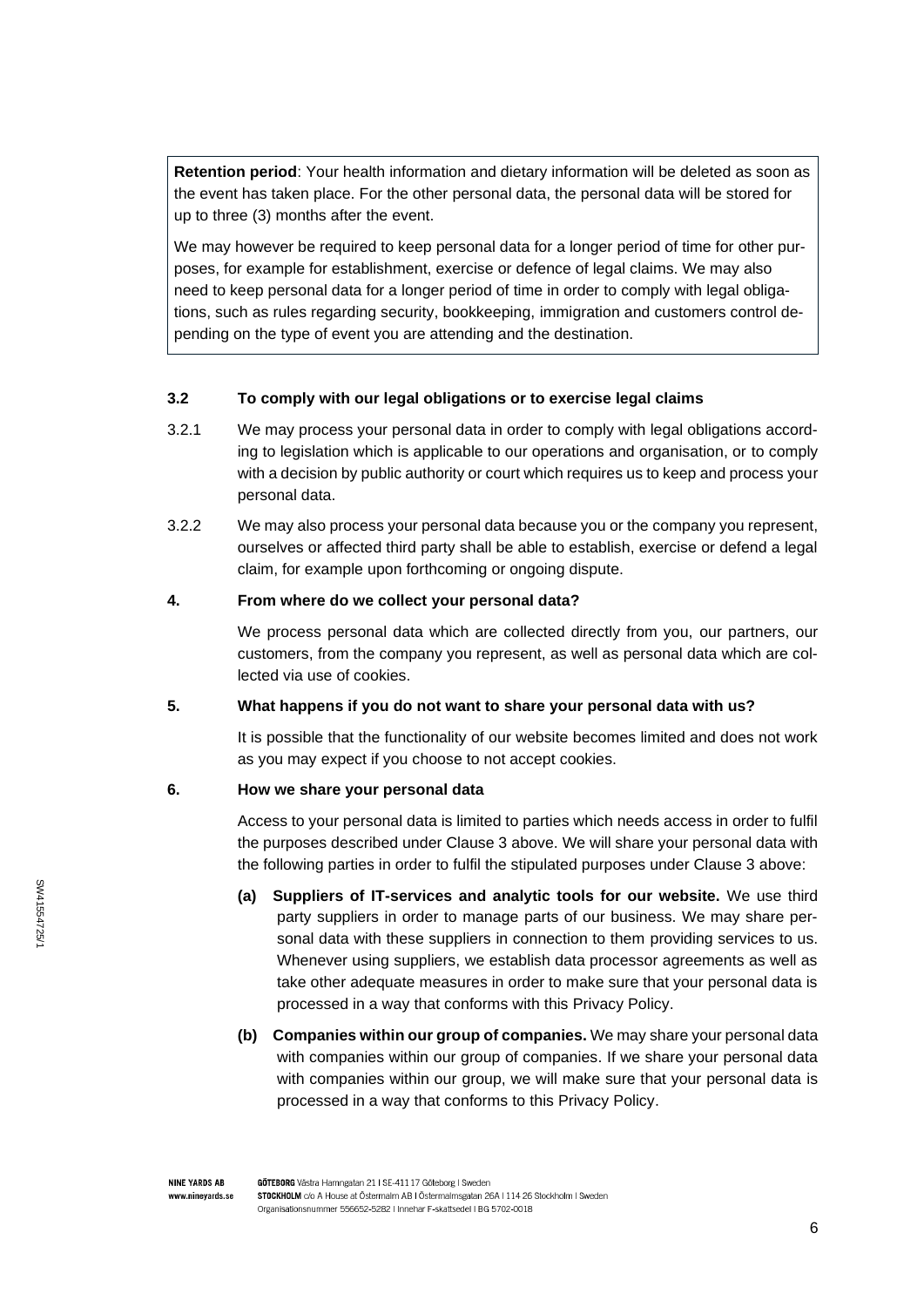- (c) **Service Providers.** Your personal data will also be shared with other selected companies, which help us to carry out events or deliver other services. For example, photographers and catering companies. These companies may only process your personal data in accordance with our instructions or to fulfill their legal obligations. We only work with serious and carefully selected suppliers.
- (d) **Airlines, hotels and other suppliers.** Your personal data can be shared with airlines, hotels and other providers to book tickets, accommodation and other services for events, such as excursions and other activities. The personal data needed can be e.g. name, social security number, email and address to confirm bookings, but also, for example, passport information for travel where passport checks are required. Airlines and hotels are normally responsible for their processing of your personal data. You can usually find more information about their processing of your personal data on their websites. You are of course also welcome to ask us.
- (e) **Authorities**. We may need to provide necessary information to Swedish and foreign authorities such as the police, border controls or other authorities. We will only disclose your personal data to authorities if we are obliged to do so, or if you have approved it.
- (f) **Others**. We may also disclose your personal data to other companies, organizations or individuals, if you have approved it.

### **7. Will we transfer your personal data outside of EU/EEA?**

We may transfer your personal data to countries outside of the European Union ("**EU**")/European Economic Area ("**EEA**"). If the European Commission has not issued a decision that the country to which your persona data are transferred has an adequate level of protection for your personal data, then we will provide a description of what safeguarding measures we have taken and what lawful basis we base the transfer upon in order to ensure that the transfer of your personal data is done in accordance with European data protection legislation. Please contact us by sending us a written notice to the contact details featured in the end of this Privacy Policy if you want to have more information about whether we have transferred your personal data outside of EU/EEA, what countries we have transferred your personal data to and what safeguarding measures we have taken to protect the transfer.

### **8. Your rights as data subject**

- 8.1 In this section we describe your rights under applicable European data protection legislation. You will not be charged if you want to exercise your rights and you can exercise them by contacting us (please see our contact details in the end of this Privacy Policy). Do not hesitate to contact us if you have any questions regarding your rights.
- 8.2 Please note that we will always do an assessment of a request of exercising a right in order to determine whether the request is legitimate. Not all rights listed below are absolute and there are exemptions which can be valid.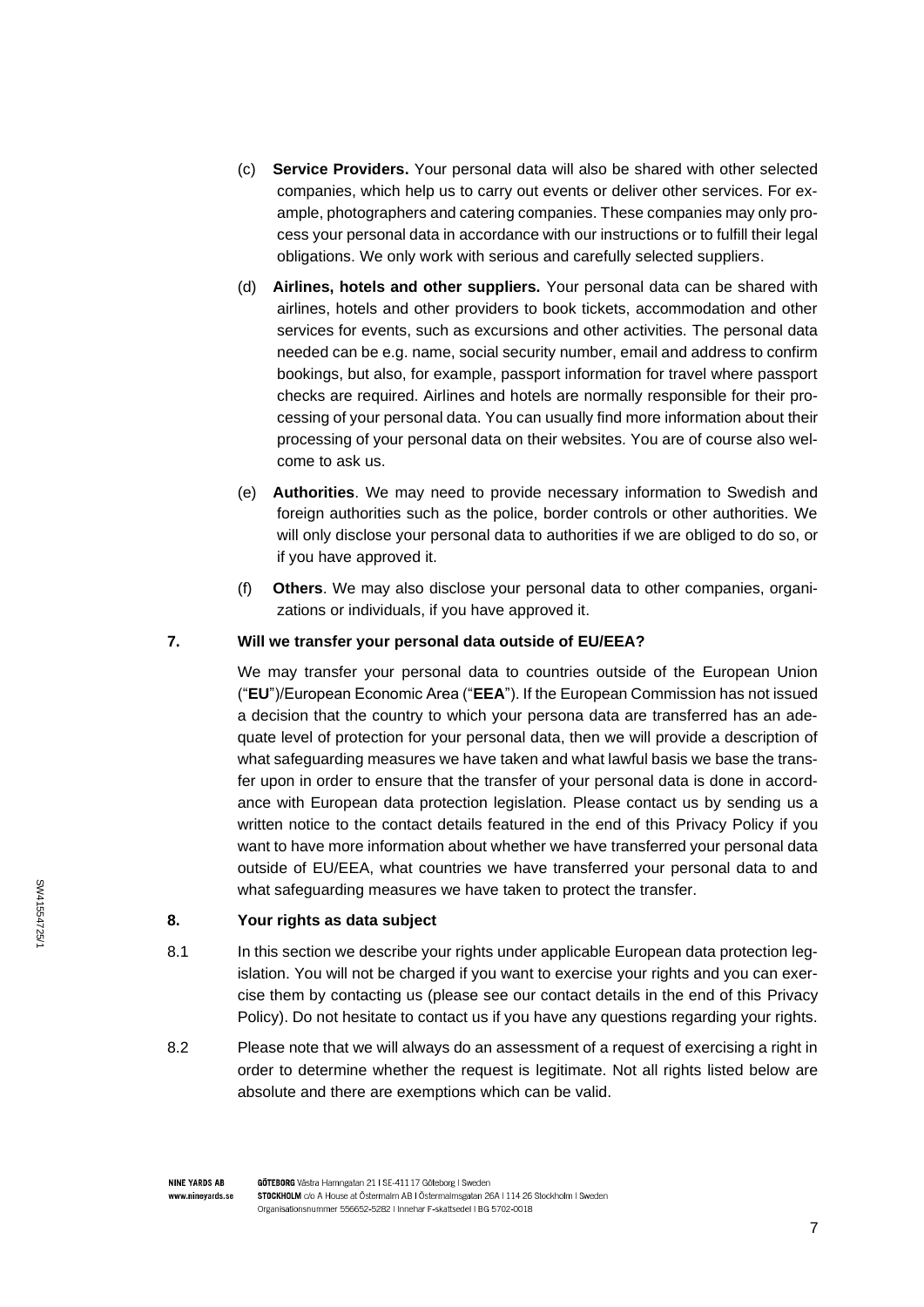- 8.3 Your rights are the following:
	- (a) **Right of access**. You have the right upon request to get a copy of your personal data which we process and to get complementary information regarding our processing of your personal data.
	- (b) **Right of rectification.** You have the right to have your personal data rectified and/or complemented if they are wrong and/or incomplete.
	- (c) **Right to erasure.** You have the right to request that we erase your personal data without undue delay in the following circumstances:
		- (i) the personal data is no longer necessary in relation to the purposes for which they were collected or otherwise processed;
		- (ii) you withdraw your consent on which the processing is based (if applicable) and there is no other legal ground for the pro-cessing;
		- (iii) you object to our processing of personal data and we do not have any overriding legitimate grounds for the processing;
		- (iv) the processed personal data is unlawfully processed; or
		- (v) the processed personal data has to be erased for compliance with legal obligations.
	- (d) **Right to restriction.** You have the right to restrict the processing of your personal data in the following circumstances:
		- (i) You contest the accuracy of the personal data during a period enabling us to verify the accuracy of such data;
		- (ii) the processing is unlawful and you oppose erasure of the personal data and request restriction instead;
		- (iii) the personal data is no longer needed for the purposes of the processing, but are necessary for you for the establishment, exercise or defence of legal claims; or
		- (iv) you have objected to the processing of the personal data, pending the verification whether our legitimate grounds for our processing override your interests, rights and freedoms.
	- (e) **Right to data portability**. If your personal data has been provided by you and our processing of your personal data is based on your consent or on the performance of a contract with you, you have the right to receive the personal data concerning you in a structured, commonly used and machine-readable format in order to transmit these to another service provider where it would be technically feasible and can be carried out by automated means.
	- (f) **Right to object**. You have the general right to object to our processing of your personal data when it is based on our legitimate interest. If you object and we